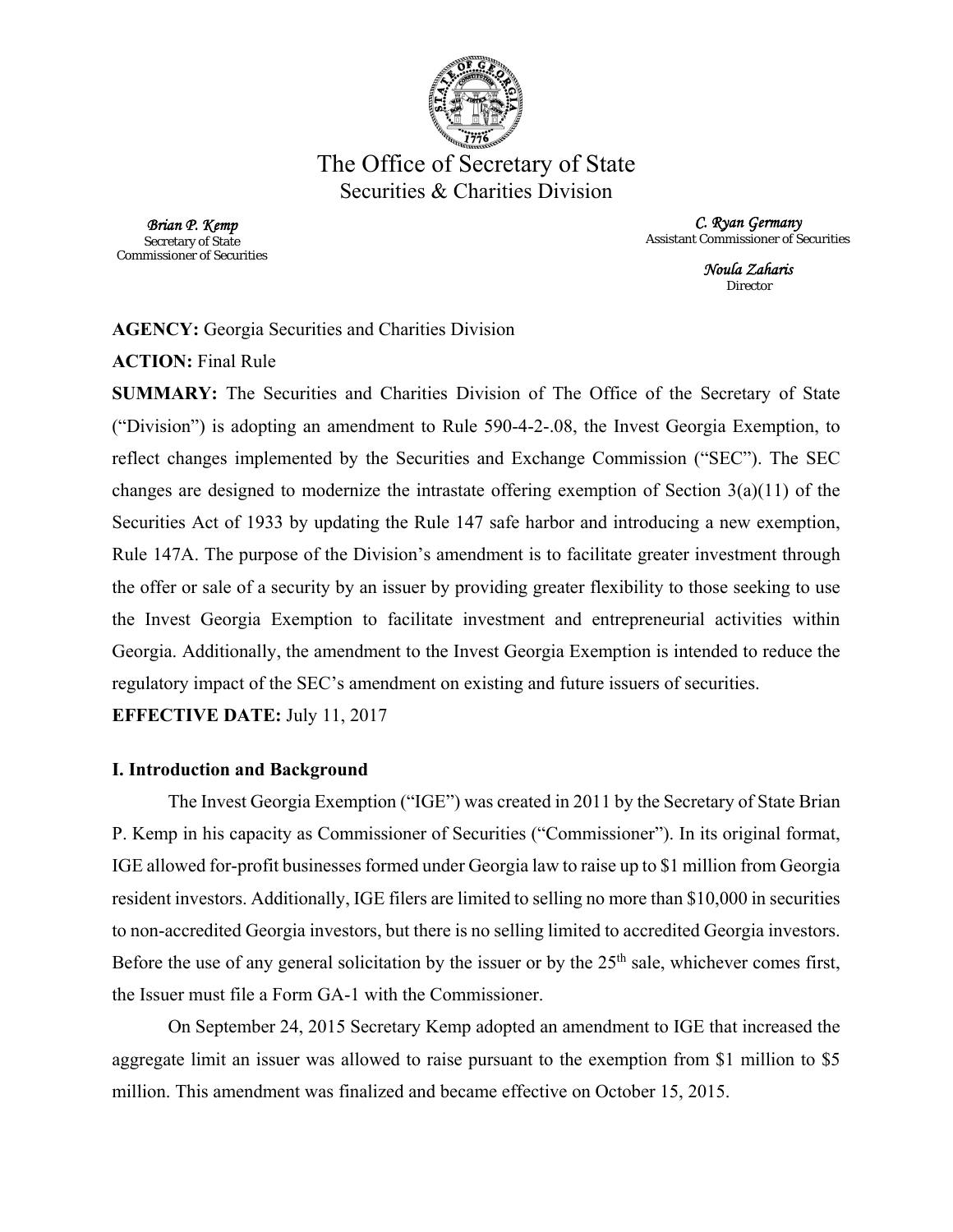As of June 15, 2017, the Commissioner received 50 separate filings for issuers utilizing IGE to issue securities. This has allowed Georgia businesses to raise over \$3 million in funding and allowed Georgia investors to have access to investments that were traditionally unavailable.

#### **II. Amendment to Rule 590-4-2-.08, Invest Georgia Exemption**

#### **A. Subsection 1**

 The SEC's amendment of Rule 147 and creation of Rule 147A expands the criteria for determining where an entity is domiciled while still remaining eligible for the intrastate exemption. The amendment to IGE reflects the SEC's expansion and has removed the requirement that IGE filers be formed under the laws of the state of Georgia. However, the requirement that the filers be for-profit businesses registered with the Georgia Secretary of State has remained. Under the amended IGE, issuers that meet the residency requirements prescribed in amended Rule 147 and Rule 147A are eligible for filing under IGE. This amendment allows for-profit businesses incorporated or organized outside of Georgia to potentially qualify for IGE if the principal place of business is located in Georgia.

The amendment to Rule  $590-4-2-08(1)(b)$  with the addition of section 2 reflects the creation of Rule 147A. Under the amended IGE, transactions must meet the requirements of the federal exemption for intrastate offerings in either: (1) the traditional combination of Section 3(a)(11) and SEC Rule 147; or (2) SEC Rule 147A. This amendment lowers the regulatory burden to Georgia IGE issuers by adding a secondary avenue for filers to still meet the eligibility requirements. This addition is also designed to provide greater clarity to Georgia issuers in light of the SEC's creation of Rule 147A.

 Under the original IGE, issuers were only required to file with the Commissioner if the issuer wished to utilize a general solicitation or before the  $25<sup>th</sup>$  sale pursuant to IGE. In practice, the majority of issuers filed with the Commissioner prior to the initial offering, regardless if the issuer intended to use a general solicitation. The amended IGE requires issuers to file with the Commissioner before an offer is made in reliance of the exemption. The benefit of this amendment is twofold. First, the filing requirement provides greater clarity to the issuer of when a filing is required. Second, the filing requirement provides the Commissioner with greater knowledge of issuers taking advantage of the exemption. Knowing the identity of the issuers increases investor protection and allows the Commissioner the ability to track the performance and utilization of IGE for potential future amendments.

 The amendment to Rule 590-4-2-.08(1)(h) reflects the creation of Rule 147A. Under the original IGE, issuers were required to inform all purchases that the securities are subject to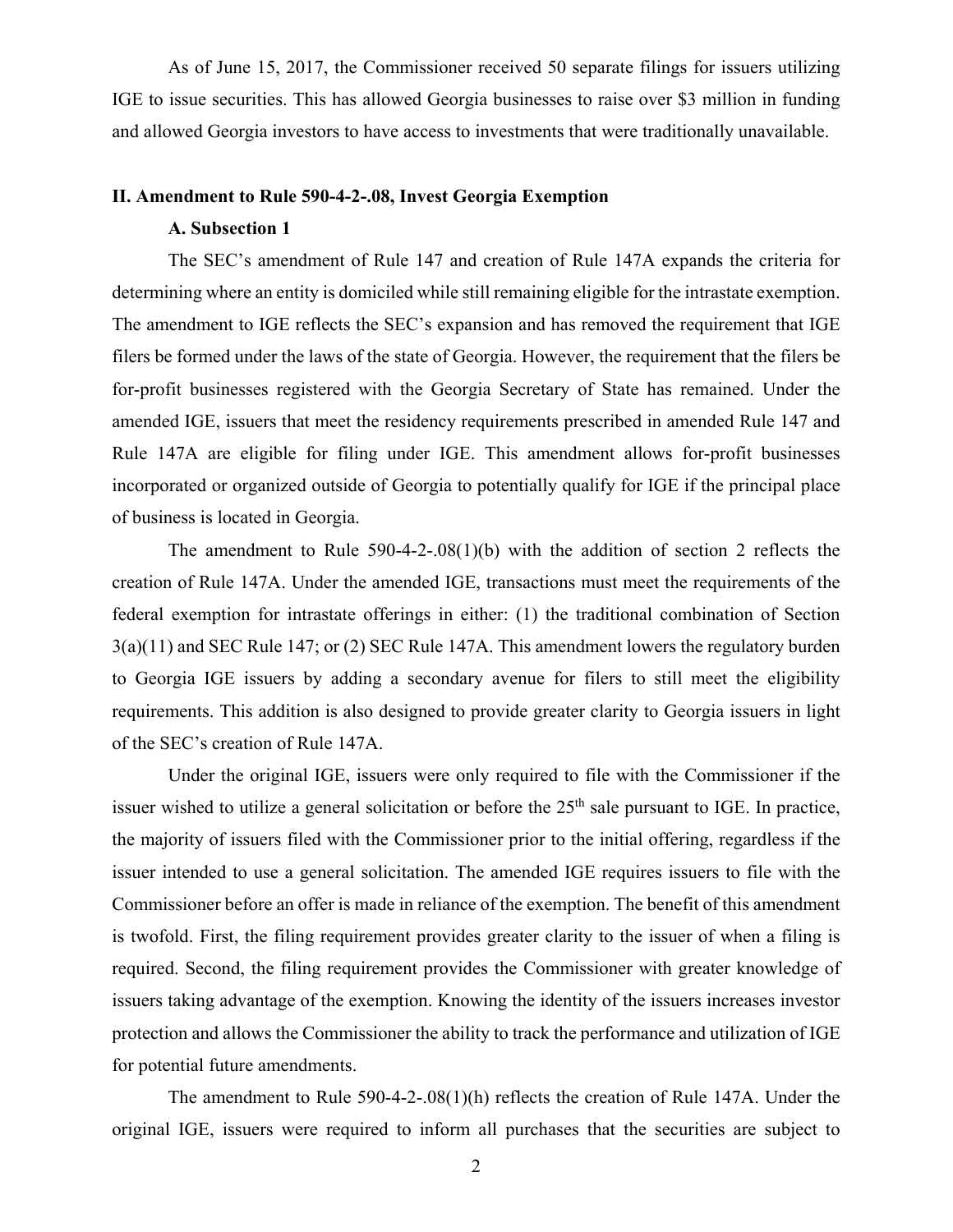limitations on resale. The addition of section 2 extends the notification requirement regarding the limitations of resale to offerings conducted under Rule 147A. This requirement is important to investor protection by providing investors with the disclosure of an additional risk involved with the investment.

#### **B. Subsection 5**

 Subsection 5 is designed to exempt individuals from the registration requirements as a broker-dealer pursuant to O.C.G.A. § 10-5-30. The amendment to Rule 590-4-2-.08(5) reflects the Commissioner's increased understanding of what businesses are utilizing IGE and how those businesses are using the exemption. The majority of IGE filers are small and emerging businesses that conduct an offering without the use of brokers, internet portals, or other "middlemen." As a result, most issuers are responsible for the solicitation, offer, and/or sale of the underlying securities and potentially not eligible for the broker-dealer registration exemption. Removing the prohibition reduces the regulatory burden on issuers by expanding the broker-dealer registration exemption. This amendment allows issuers to be more active in the solicitation, offer, and/or sale of their securities while still remaining eligible for the broker-dealer registration exemption.

The Division received one comment on its proposal which was from a law firm.<sup>1</sup> The written commenter addresses the potential for issuers to have temporary custody of investor funds before depositing investor funds into the issuer's depository bank. This situation would potentially lead an issuer to violate the prohibition from custody of investor funds or securities and require registration as a broker-dealer pursuant to O.C.G.A. § 10-5-30. In the opinion of the Commissioner, the prohibition from custody is important to preserve investor protection. At the same time, the Commissioner is cognizant of the practicality of issuers and individuals associated with an issuer soliciting, offering, and/or selling the securities through IGE. This issue is magnified when considering early stage and smaller businesses. In light of these circumstances, the Commissioner interprets the prohibition from custody, codified as Rule 590-4-2-.08(5)(c) in the amended IGE, similarly to "custody" contained in Rule 590-4-4-.20(4)(b). Under this interpretation, the Commissioner views issuers that receive funds drawn by investors and made payable to the issuer, will not be deemed to have custody under IGE if the investor's funds are deposited into the issuer's depository account within three (3) business days of receipt and the issuer maintains appropriate records of the transaction.

 $\overline{a}$ 

<sup>&</sup>lt;sup>1</sup> Comment from Parker MacIntyre, dated June 5, 2017.